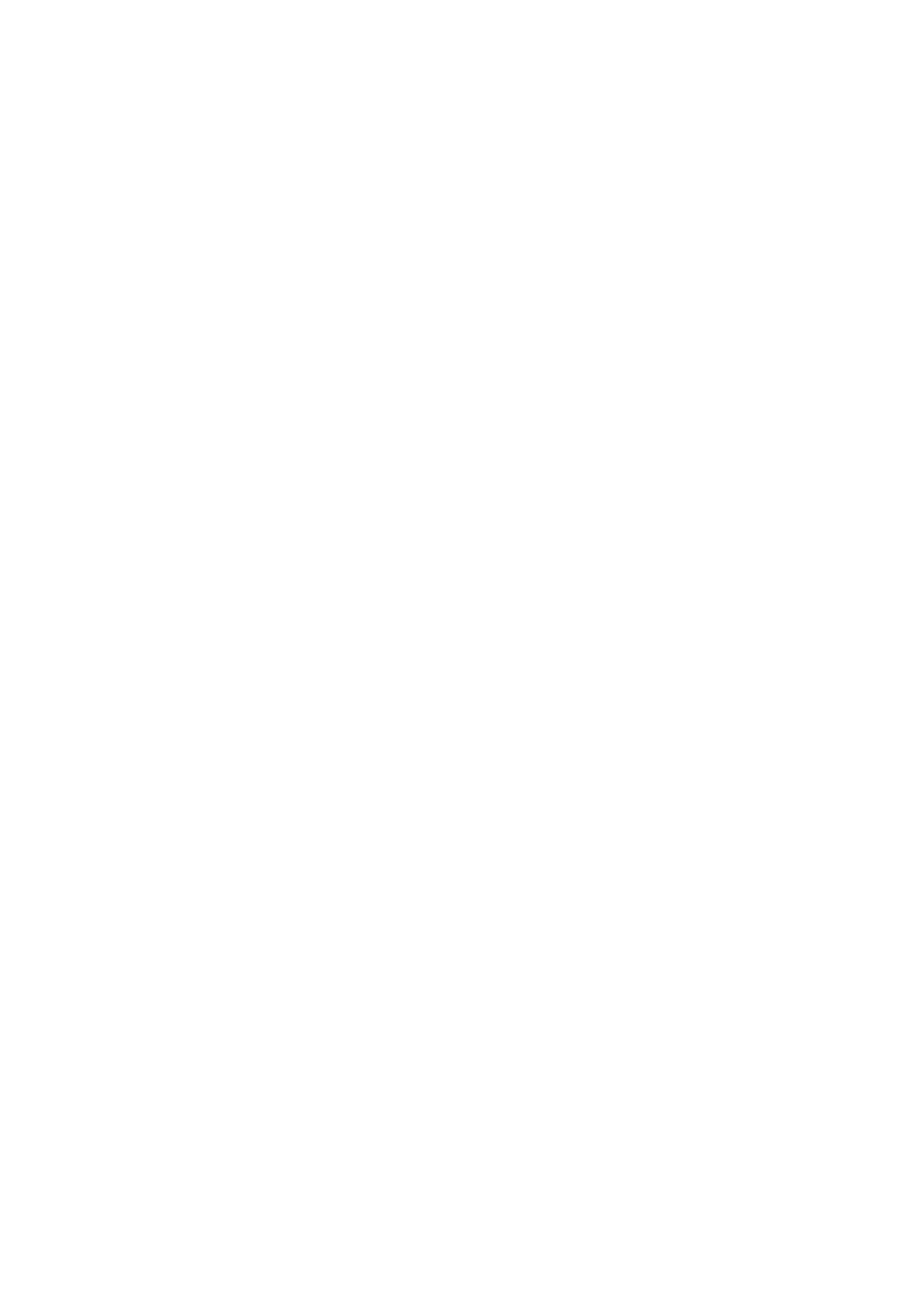- . .<br>.<br>. .<br>.<br>. .<br>.<br>.
- 
- .<br>.<br>. .<br>.<br>.
- 

# *Improving the pace of rural development and alleviating poverty in rural areas by using appropriate technologies and building technical skills through a Public-Private-Partnership*

#### Message from the President

Voluntary organizations play a catalytic and coordinating role with government and the civil society, providing a balance in socio-economic development of a country to ensure that universal social service objectives are realized. PFI Foundation (India) played a vital role in making known the needs of poor and disenfranchised groups, such as rural communities, the homeless, the aged and the sick, and contributed to developing their capacity to raise their standard of living.

The foundation works for public concerns and needs, and other unorganized local voluntary groups in Assam, focusing on Barak Valley Districts, an a particularly important force for defining priorities in uplifting the economic conditions of the marginalized sections of the society.

The Foundation worked actively last year with various stakeholders in the realization of its vision, strategies and plans for socio-economic development, for example, through the participatory programmes in the focal areas.

One of the biggest challenges for PFI Foundation is to mobilize and utilize resources in a creative and optimal manner, with a clear focus on building systems, which will ensure sustainability of development processes and products even after PFI Foundation withdraws. While systematic development of technical and managerial capacities is a key ingredient in this, it is important that each community has substantial funds at their disposal as well. The process of building up community funds needs a tremendous amount of foresight and ability to calculate future costs and factor in contingencies. The process of convincing communities to raise resources today to meet tomorrow's expenses is tougher. This has been most impressively accomplished by PFI Foundation (India) in its interventions in community managed water supply and rural infrastructure building programs.

The lessons learnt from the initial experiences of the activities during its first decade of existence from 1992 to 2002 stood in good stead as PFI Foundation prepares to expand exponentially in the coming years.

With a committed volunteer group PFI Foundation promises to grow bigger and more effective in the coming years.

Sulekha

**Sulekha C. Bhattacherjee, PhD** PRESIDENT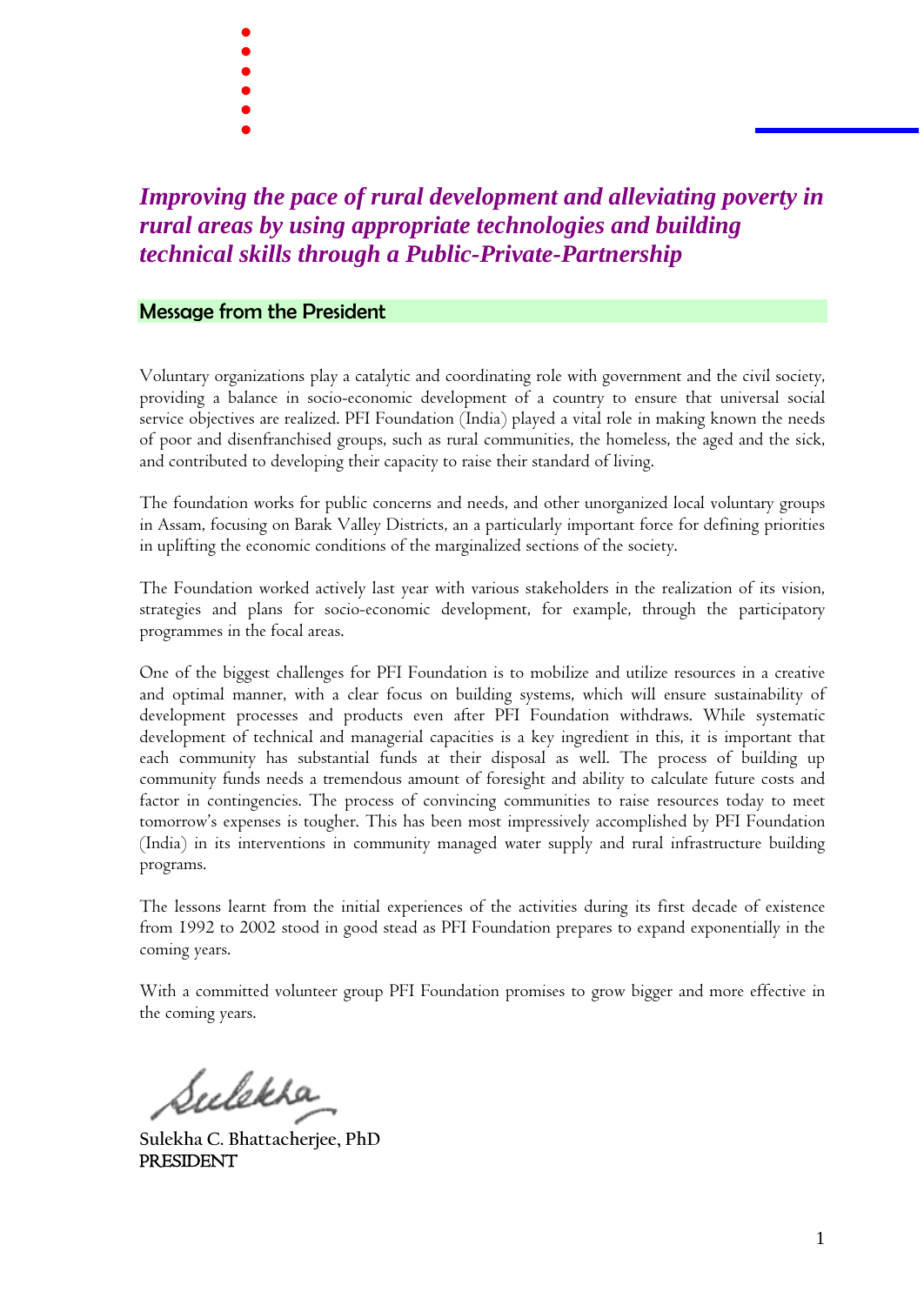From the Executive Director

. .<br>.<br>. .<br>.<br>. .<br>.<br>. .<br>.<br>. .<br>.<br>.



Over the past fifteen years, a significant element of the modus operandi of the PFI Foundation has been the focus of our programs on the rural, poor and marginalized communities pressing who need educational and human development support. In order to recognize and embrace these issues, the Foundation periodically reviews and revises its priorities so that they reflect the issues confronting rural society at large, and specifically our sponsors and supporters. One such review was held in 2010, and the revised priorities identified in consultation with our collaborators and stakeholders reiterated our

focus on six prime areas: Rural Development, Education, Health, ICT, Conflict Resolution, and Social reform.

These areas formed the new goals of the foundation for the next 5 years cycle up to 2012 when we will complete 20 years held in the spring of 2002. While a number of Foundation's priorities were recognized to still reflect ongoing national concerns, several new areas were identified. A new area of attention for the Foundation is the priority the potential importance of Information Technology in development, Role of Women in the Industry – both organized and unorganized sectors, Legal awareness on gender issues, and the modernization of traditional education systems.

In addition to changes in program priorities implemented over the past year, several changes of an administrative nature have been implemented as well. After many years of dedicated service, Mrs. M. Islam and her team of Executive Boards have stepped down and a new Board has taken over with Ms. Sulekha Bhattacherjee, PhD as the President. We also created a new position of Vice-President and Mrs. Parveen Akhtar, a distinguished faculty in Education has taken over the position. In the interim period Prof. Ms. R K Mazumder, PhD served as the President of the Foundation from March to June 2010. We remember their services with a deep sense of gratitude and wish them all the best in whatever they do.

New faces, new challenges and new opportunities and we look forward to it all.

121 Quizzatal.

**Baharul Islam, PhD Executive Director**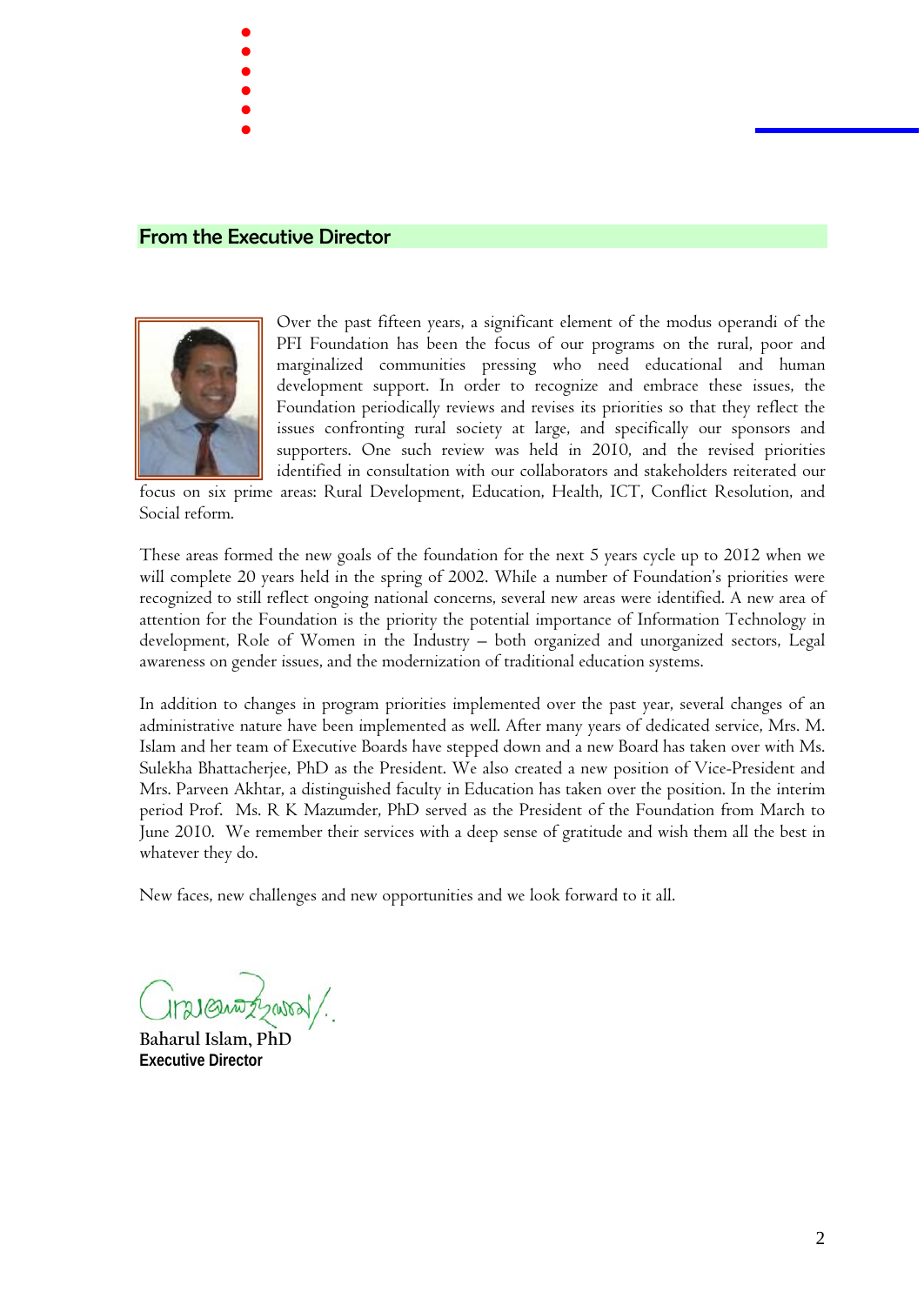- . .<br>.<br>.
- .<br>.<br>.
- .<br>.<br>.
- .<br>.<br>. .<br>.<br>.
- 

### **PROGRAMME ACTIVITIES**

## SEASONAL FEEDING PROGRAMME



Early and heavy monsoon rains in India have caused floods in different parts of the country, including the north-eastern state of Assam. During 2010 floods in Assam about South Karimganj dev Block under Karimganj Dist was under heavy flood in recent years. Almost 80% of the crop land / house / villages were under water from early June to late August 2010. Most of the Rice Crop was damaged during the season. As the area has a single crop/year cultivation pattern, this meant a heavy blow to the food supplies/staple diet (rice) for the entire population of 240,000 people. The present Seasonal feeding programme is targeted to address the nutritional food support to the poor and flood-affected people in the areas where farmers lost their normal rice crops this year and had to love on supplementary food during the season. In this way the programme was planned to fit into the supplementary food supply aspects.

Every year, the floods leave a trail of destruction, washing away villages, submerging paddy fields and drowning livestock, besides causing loss of human life and property in Assam. Malnutrition was evident among the poor families, pregnant women and specially children.

In 2009-10, it was a major challenge and turning point in the history of PFI Foundation (PFI), an NGO based in a remote corner of the state of Assam in Northeast India. During 2008-2009 Assam saw devastating floods in hitherto unknown parts of the state. In addressing the emergency relief and postflood reconstruction programs, in parts of Upper Assam (Lakhimpur) and Southern Assam (Karimganj), the initial focus was on relief and

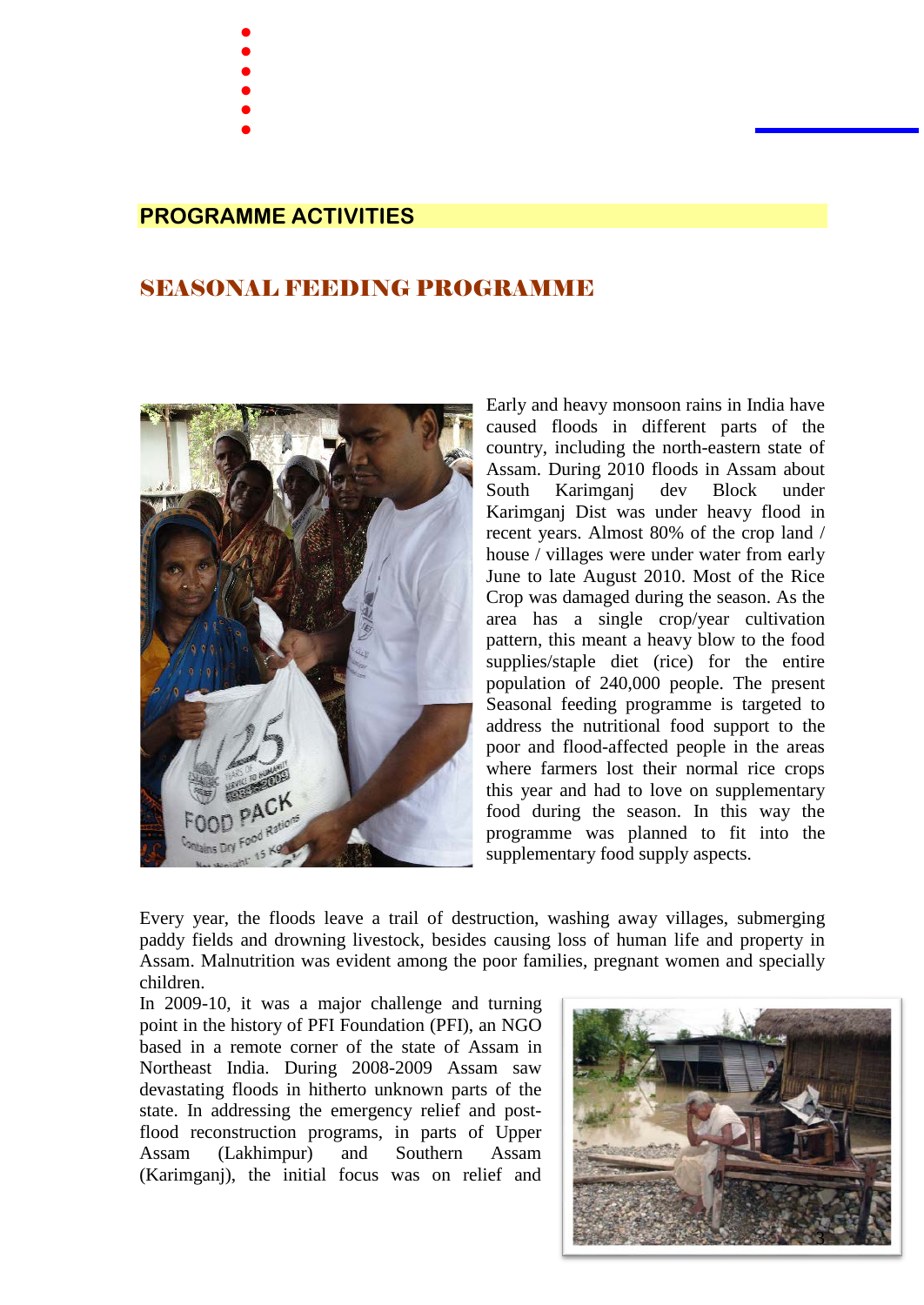- . .<br>.<br>. .<br>.<br>. .<br>.<br>. .<br>.<br>. .<br>.<br>.
- 

rehabilitation efforts, specially supplying essential ration to prevent starvation in some areas. However, during the post-flood analysis and interaction with the affected communities, there was a strong demand from the communities to look at long-term livelihood issues that the vulnerable communities, who were economically poor and socially marginalized, face in throughout the year. It was time for PFI to go beyond the immediate supply of food materials at the time of flood. It started looking at the overall socio-economic welfare activities and looked for ways to alleviate poverty in rural areas by increasing the employability of the rural unemployed youths through technical skill training with an eye of the demands of the prevailing labour market.



PFI was fortunate to have the generous donor, OFFER, Calicut, who had come forward in uplifting the devastated conditions of thousands of families belonging to the most backward minority communities (BMC) during the Assam flood in 2008 and 2009. When people are crying a bowl of rice in the flood affected district of Lakhimpur a special flood relief operation was launched by PFI in district

with assistance from OFFER. In the first phase 26 Villages were being covered and sufficient food materials were distributed. Similar food supplements were also provided in 2009 and 2010 under seasonal feeding programme of OFFER. As PFI was seeking to shift from 'emergency relief' to the long-term sustainable capacity building and income generation opportunities for the affected communities, it found out that large number of rural youths are mostly 'unemployable' due to lack of any skill training. There are large number of school drop outs among the BMCs who have studied upto Grade V and if they were trained in any skill to make them ready for a 'trade" that is needed in local market they can get jobs. There are around 1500+ skills/trades that are in demand in India's growing economy. Unfortunately, the rural poor, especially minorities, who has higher school dropout rates compared to others, individuals to pay the fees and the communities to 'prepare infrastructures' at are necessary as per the "Guidelines" both are equally difficult.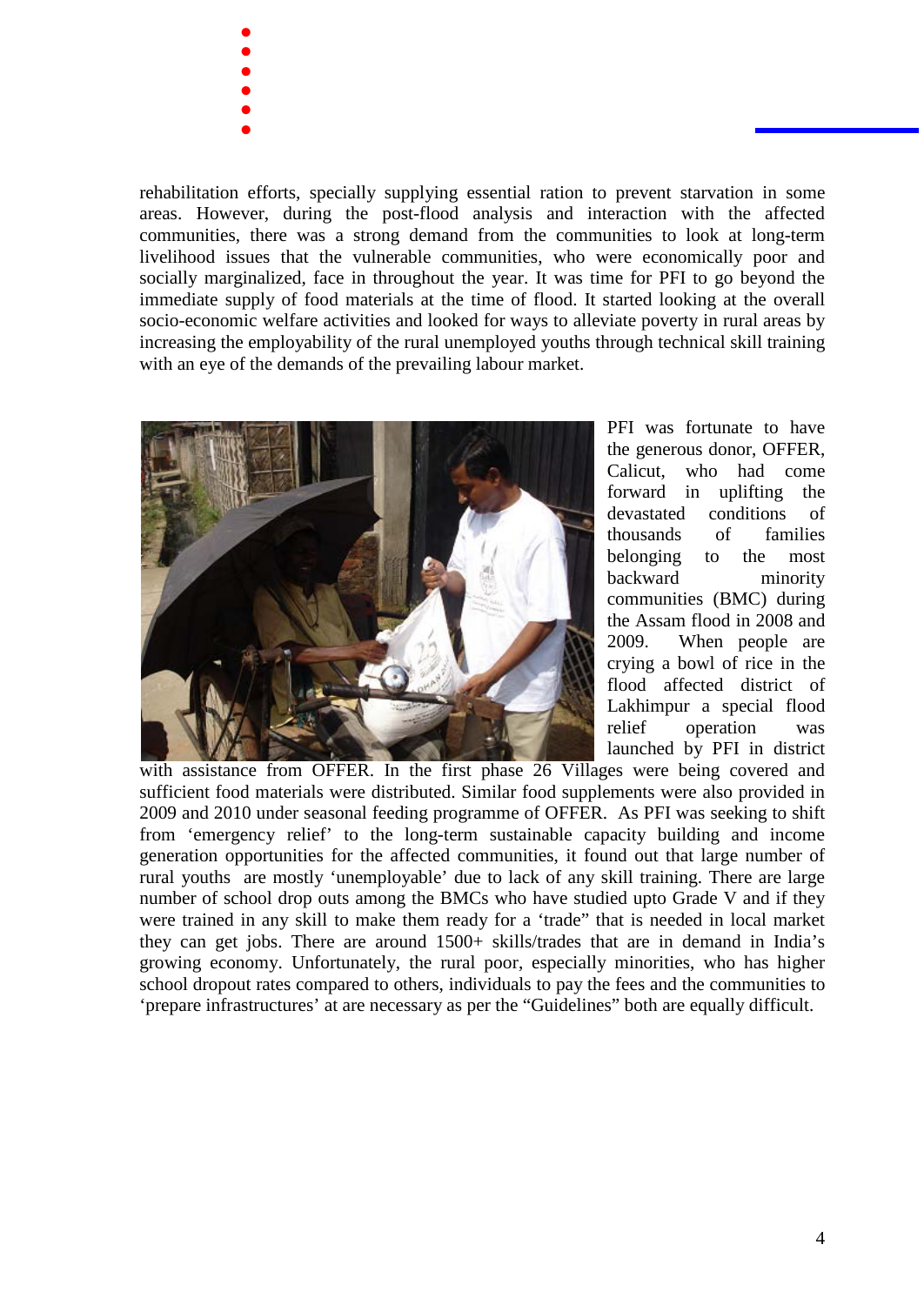VOCATIONAL TRAINING CENTER Karimganj

. .<br>.<br>. .<br>.<br>. .<br>.<br>. .<br>.<br>. .<br>.<br>.

The current capacity for skill development in the country is 3.1 million. India has set a target of skilling 500 million people by 2022 to meet the challenges of Indian economy. To fill the gap in skill development opportunity the Govt of India approved the National Skill Development Policy 2009, on 24 February 2009 under the Ministry of Labour and Employment and invited private organisations to act as Vocational Training Providers (VTP). Govt invited applications to grant VTP accreditations as the policy specifically targets the minorities and disadvantaged sections. But, the eligibility clauses for approval as a VTP requires that organisation must have the minimum set of classrooms to conduct the training. The applicant organisation (PFI Foundation, India) has already managed to procure land but it must build at least four classrooms before the the proposed Vocational Training Center at Alamkhani Village in Assam is 'accredited' by the government.



The Vocational Training Center (VTC) project is for setting up four classrooms and a Workshed for this in Assam state of India. PFI Foundation has managed to procure land, staff and other equipment to be eligible for training cost reimbursement but needs classroom infrastructure. Therefore it needs an 'emergency' assistance to build the required minimum four classrooms so that the proposed Vocational Training Center is accredited by the government and government start reimbursing the training costs to the trainees who are mostly below poverty line

 $( $$1/day$ ). If the classrooms are built and the first batch goes for training by January 2011, it is$ expected that it will provide training to around 500 youths by the end of 2011 in the first phase itself.

Mashuk Ahmed joined his elder brothers in cultivating the small piece of land they inherited when he was in class V. He did not study further and as time passed he found that the small piece of land divided among the brothers and sisters in the family did not leave him enough to grow food for the whole year. He tried to join any other ways of earning but because of his little education he could not get any government jobs (minimum VIII grade required). Today he works as a shop assistant in a local market and earns barely enough to supplement his shortfall of rice crop and keep his own family (now married with two kids) alive. Mashuk is the lone bread earner in the family of four. He wanted to increase his income but with very little education and little training he is unable to get a job in the industry. He is a good shopkeeper but no good shop owner will employ him he has no 'certified qualification'.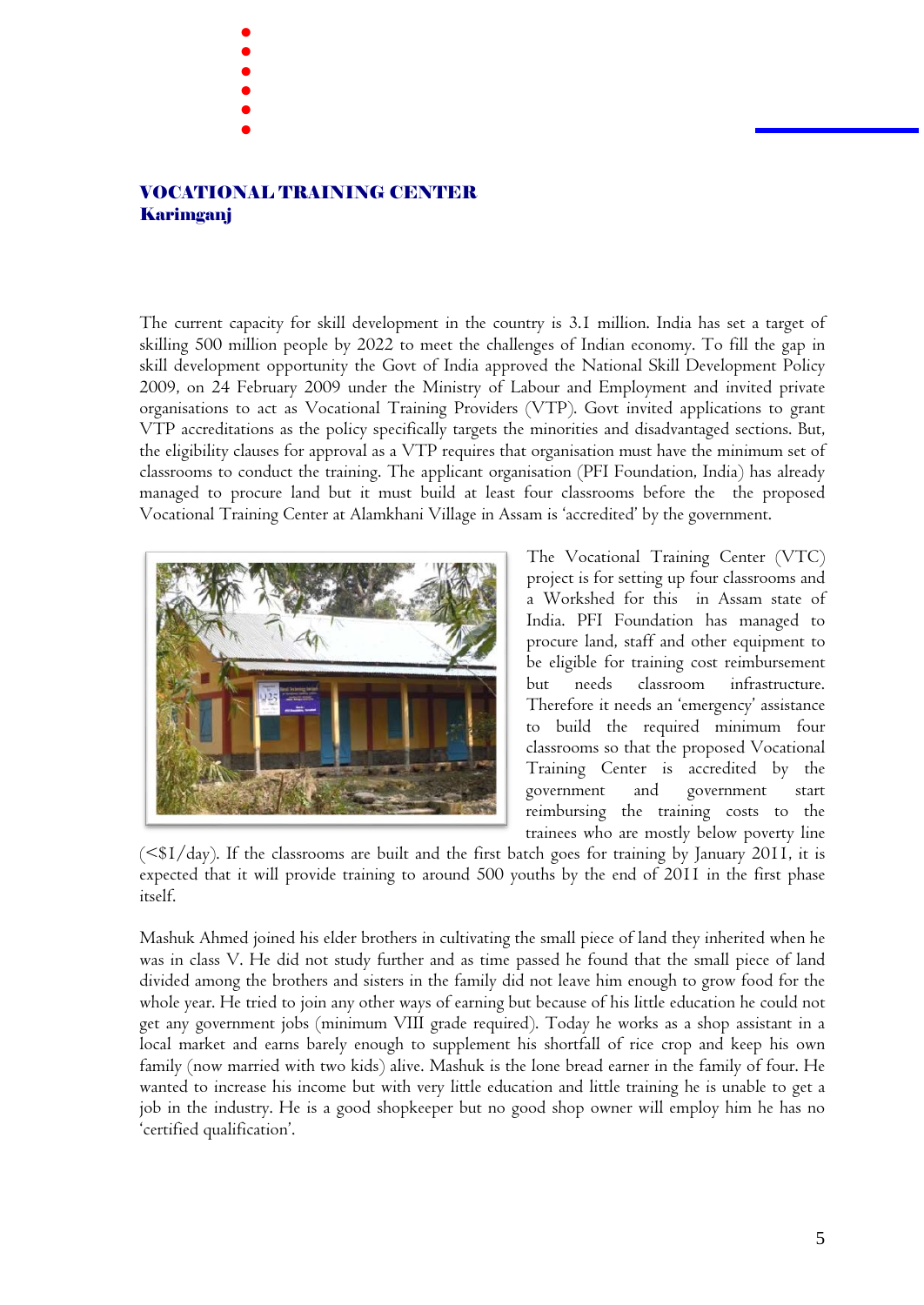. .<br>.<br>. .<br>.<br>. .<br>.<br>. .<br>.<br>. .<br>.<br>.

Mashuk was desperately searching for the ways to increase his income. But he doesn't have any open school in the whole district, any adult education program or any 'night school' for him. With little education, just above mere literacy, he came to PFI Foundation's VTC in search of a job oriented training. At the same time he cant leave his present job during 6 days a week to maintain his flow of little income whatever he earns today. In such a scenario he was suggested to take up skill training in masonry or plumbing. But for that he will need some bridge course/program in language and maths so that he can pick up even the basic calculations, measurements etc. Therefore, he is now undergoing the language/maths adult education programme 'prior' to his vocational training.



People like Mashuk are suffering from lack of opportunity to increase their skills or education level at a rural village – joining the large force of urban migration only, Living in abject poverty they are unable to have spare time or afford the cost of such training. As they don't have day time free for any such training they cant leave their present job also. It's a vicious cycle of poverty they are embroiled in. These 'poorly' employed people need to have a flexible day/night training program on any market-needed skill with some additional 'bridge course' to meet their lack of

education also. A program has to be tailor made to serve people like Mashiuk.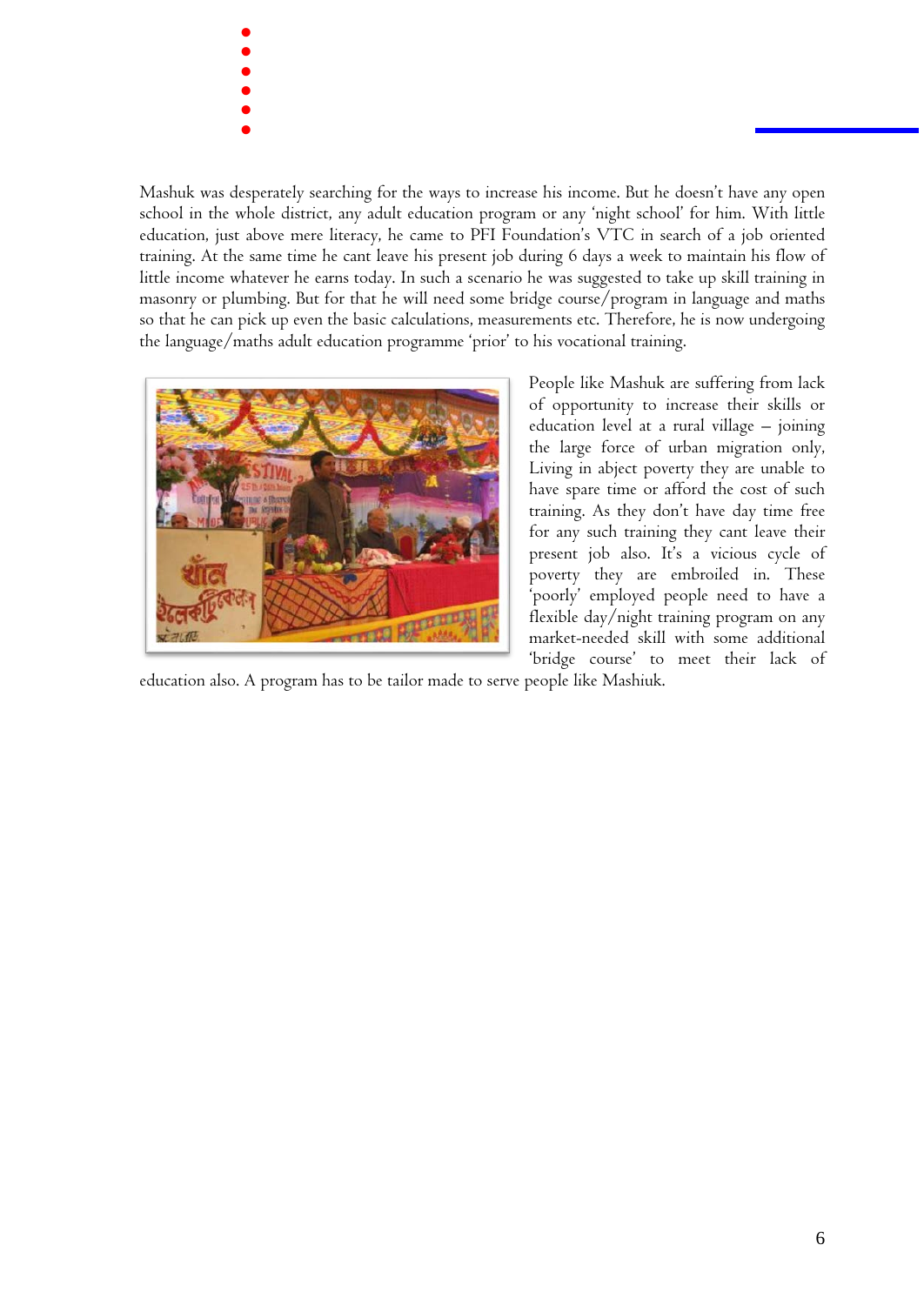- . .<br>.<br>. .<br>.<br>. .<br>.<br>. .<br>.<br>.
- .<br>.<br>.
- 

## MILAP Program – British High Commission March 28-30, Administrative Staff College, Guwahati, 2010

The reform of the traditional Madrassa system of Islamic education in India is a much talked about and hotly debated subject today. The September 11, 2001 marks a watershed in the contemporary perception of terrorism as a global phenomenon beyond local militant responses of some disgruntled groups in various parts of the world. Discussions on Madrassa education is often linked to allegations of these institutions being involved in training fundamentalist forces within the community and invariably the voices of Muslims who are engaged in promoting reform within the system are often marginalized or completely silenced. This conference, therefore sought to bring together a number of key stakeholders associated with a range of Madrassas –both government aided and un-aided which are associated with different schools of thought in India.

Ministry of Minority Affairs, Government of India has recently requested the private sector asking them to help in generating employment for the minorities (Press Trust of India: Posted online: Sunday, February 11, 2010). However, are the minorities ready and trained for jobs in the emerging job market in the private sector? Is there any strategy so that specific schemes could be formulated to make the minorities employable in the fastgrowing sectors of the economy? A number of such jobs, which have emerged/are emerging in the private sector after liberalization of the economy. Perhaps this workshop will develop a program to incorporate minorities in the national mainstream through employment avenues.

**South Asia** consists of the following countries and territories: Afghanistan, Bangladesh, Bhutan, India Maldives Nepal Pakistan and Sri Lanka. These countries, except the British Indian Ocean Territory, are also currently members of a regional co-operation group, the South Asian Association for Regional Cooperation (**SAARC**), which was jointly formed by them. For assumed geographic, cultural, and/or historical reasons[citation needed], the following countries and territories are often included in South Asia: The Indian subcontinent is a large section of the Asian continent consisting of countries lying substantially on the Indian tectonic plate. These include countries on the continental crust (India, Pakistan, Bangladesh, Nepal and Bhutan), an island country on the continental shelf (Sri Lanka), and an island country rising above the oceanic crust (the Maldives). The term subcontinent signifies "having a certain geographical or political independence" from the rest of the continent, or "a vast and more or less self-contained subdivision of a continent."

However, recent trend in rise of radicalism in faith, cultures and languages in various parts of South Asia often marked the way in which relations between people of different faiths and beliefs are sometimes strained in the recent years. It will be very important to see, therefore, that some platforms for interfaith consultations are created to play an important role to play in strengthening the mutual understanding and civil society relationships working on some common Interests like - peace and development. There have been many national and International dialogues on these Issues and most of them recognised that much effective work is being done to develop networks of communities, groups and individuals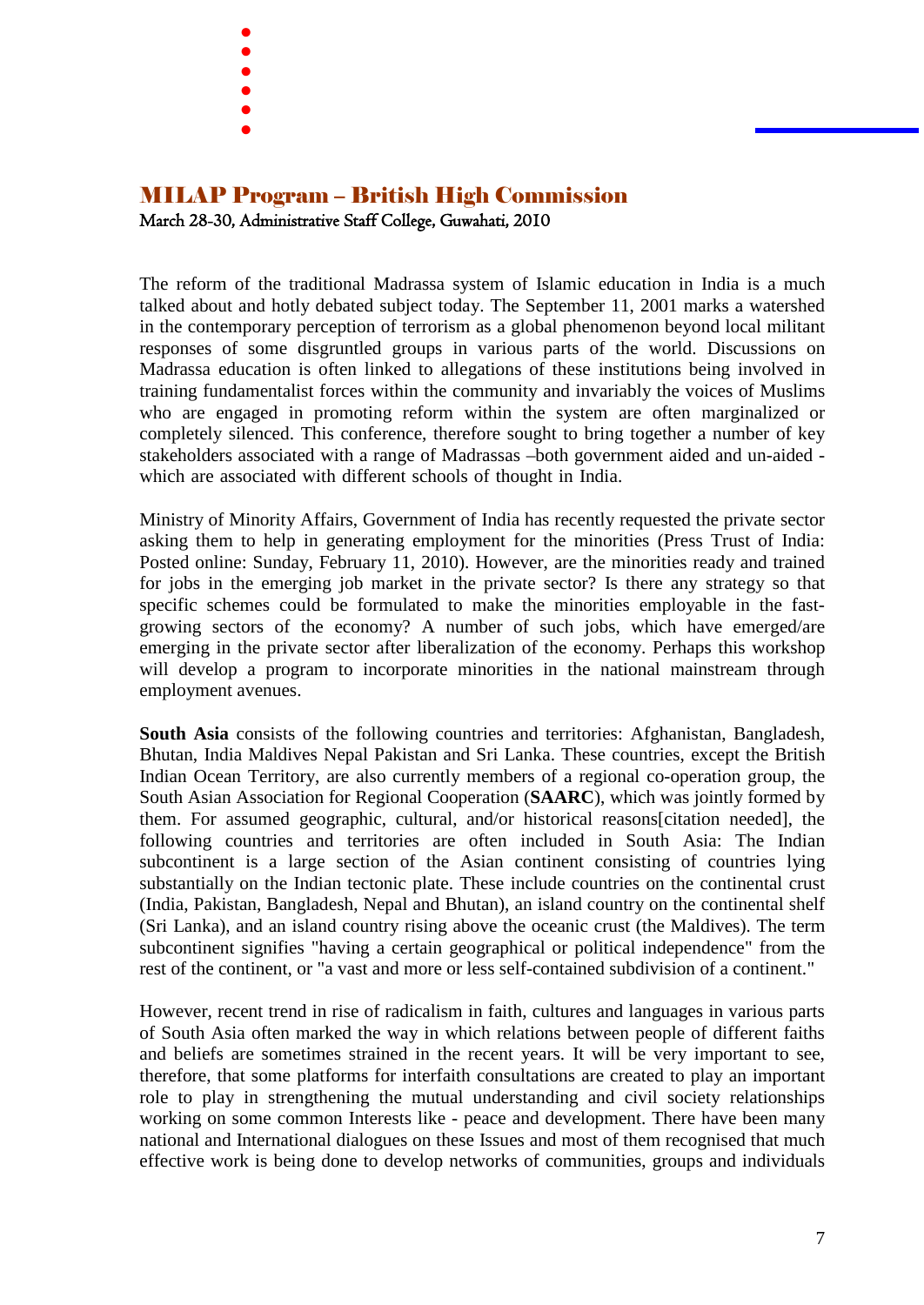- . .<br>.<br>. .<br>.<br>. .<br>.<br>. .<br>.<br>. .<br>.<br>.
- 

of different faiths but more needed to be done – not only to enhance the positive contribution that faith communities were already making to integration and cohesion but also to address those instances where religious identity had been advanced in divisive ways or had become a factor that had the potential to separate people from the wider community.



Against this backdrop, PFI Foundation India - a civil society organization based in Northeast India felt that there is a need for more constructive conversations between faith communities to build cohesion and tackle community tensions. It aims at seeking specific commitment to develop an inter faith network and a strategy to build an interfaith consultative platform. PFI Foundation (India) organized the MILAP (Minorities initiative on Learning and partnership) at Guwahati in 2011.

#### **Objectives:**

- 1. To understand the use, role, scope and benefits of interfaith consultation activities to express meaningful interactions between people from different faith communities and between faith communities and wider civil society.
- 2. To develop a platform for dialogue which leads to faith communities having a better understanding of one another, including celebrating the values held in common as well as acknowledging distinctiveness
- 3. To highlight the importance of collaborative social action (including participation in local democracy) involving different faith communities and wider civil society, which brings about positive and concrete change within local communities.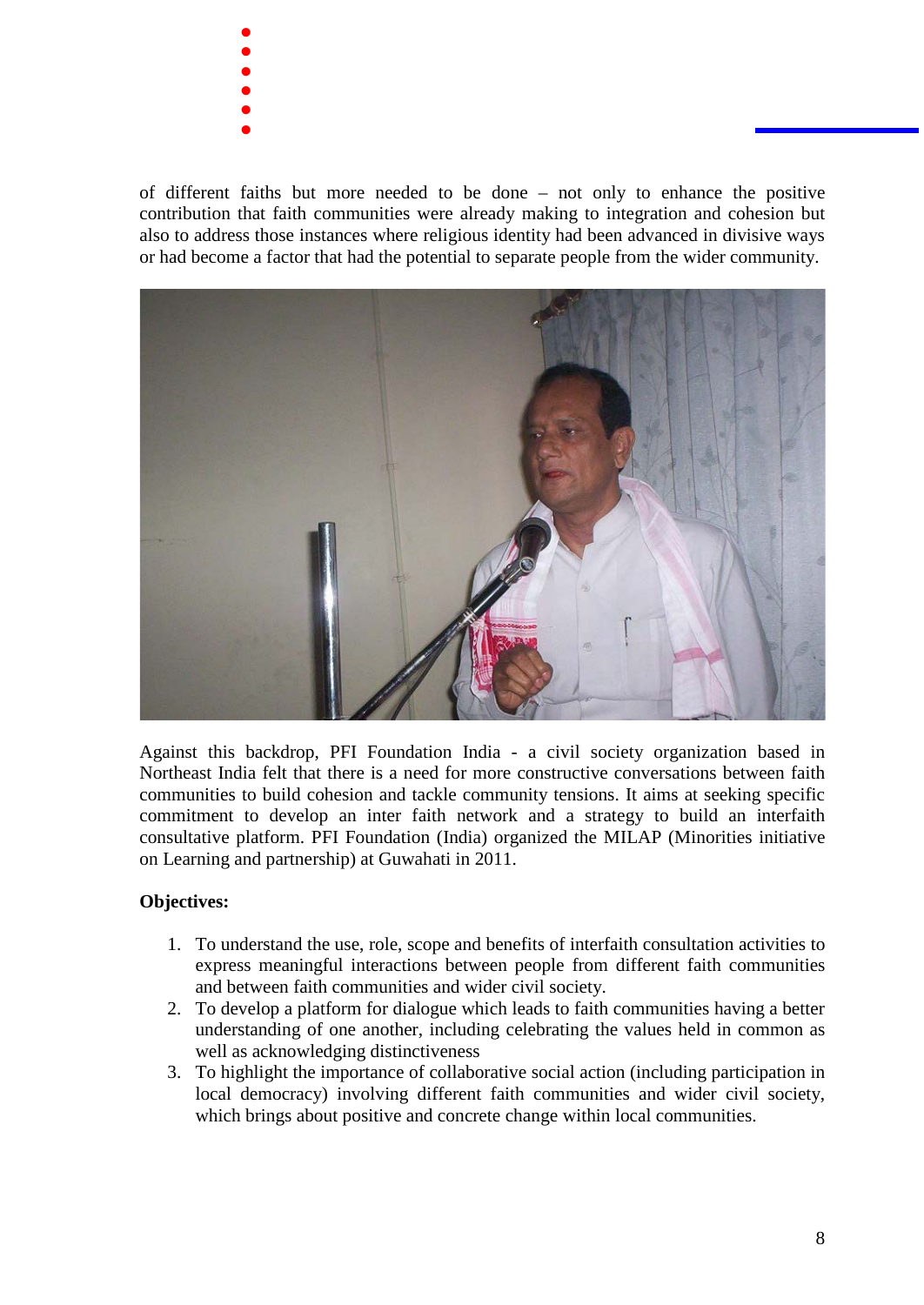- . .<br>.<br>. .<br>.<br>. .<br>.<br>. .<br>.<br>.
- .<br>.<br>.
- 

# INTENSIVE TRAINING PROGRAMME ON PERSONALITY DEVELOPMENT

Under Mainstream Employment Oriented Training Programme for the Madrassa Students and as a follow-up pilot project based on the Recommendations of the Guwahati onference on Reforming Madrassas for Modernization in Northeast India, PFI Foundation organized a pilot programme on personality development.

The traditional Islamic religious schools in this region in the post 9/11 scenario have seen a marked shift in their activities towards modernization (academic and administrative). The reform of the traditional Madrassa system of Islamic education in South Asia is a much talked about and hotly debated subject today. It is often linked to discussions about terrorism and allegations of Madrassas being involved in training terrorists. In this way the voices of the clerics associated with the Madrassas, as well as the voices of Muslims who are engaged in promoting reform within the Madrassa system, are often marginalized or completely silenced. Against this backdrop, and in view of a large number of Madrassas that operates in the Northeastern region (approx. 1200 in the state of Assam alone), a sincere endeavor was made to bring together a cross-section of stakeholders from Madrassa education sector, government departments and civil society in Assam at a conference to discuss the socio-political-psychological issues associated with the reform process, draw a strategic action plan with a few time-bound pilot projects in the Northeastern region starting with Assam. A three-day National Conference Cum Workshop was organized on 28-30 March 2010 at the Administrative Staff College, Guwahati Assam by PFI Foundation in collaboration with the Directorate of Madrassa Education, Government of Assam and the British High Commission, New Delhi. The National Conference cum Workshop had a general exploratory objective of looking into the functioning of the large number of Madrassas in India and through focus group discussions/working sessions it put forward a number of recommendations (summary attached). A restructuring framework for educational as well as political administrators of Madrassa system was also proposed.

It was highlighted during the Guwahati conference that some visible and sustainable programmes should be launched on the ground to show some results to the community. The first initiative under this project is an INTENSIVE TRAINING PROGRAMME ON ENGLISH AND PERSONALITY DEVELOPMENT that was piloted in a schhol in Silchar with a sample number of participants. As economic, social and technological change gathers pace, people everywhere need to develop their knowledge and skills, on a continuous basis, so that they can live and work meaningfully in the knowledge society. Modern Language Education (English in the case of India) is a training that contributes to an individual's personal development, increase her/his productivity and incomes at work, and facilitate everybody's participation in economic and social life. It follows that education and training can also help individuals to escape poverty by providing them with the skills and knowledge to raise their output and generate income. Investing in education and training is therefore an investment in the future; knowledge and skills are the engine of economic growth and social development.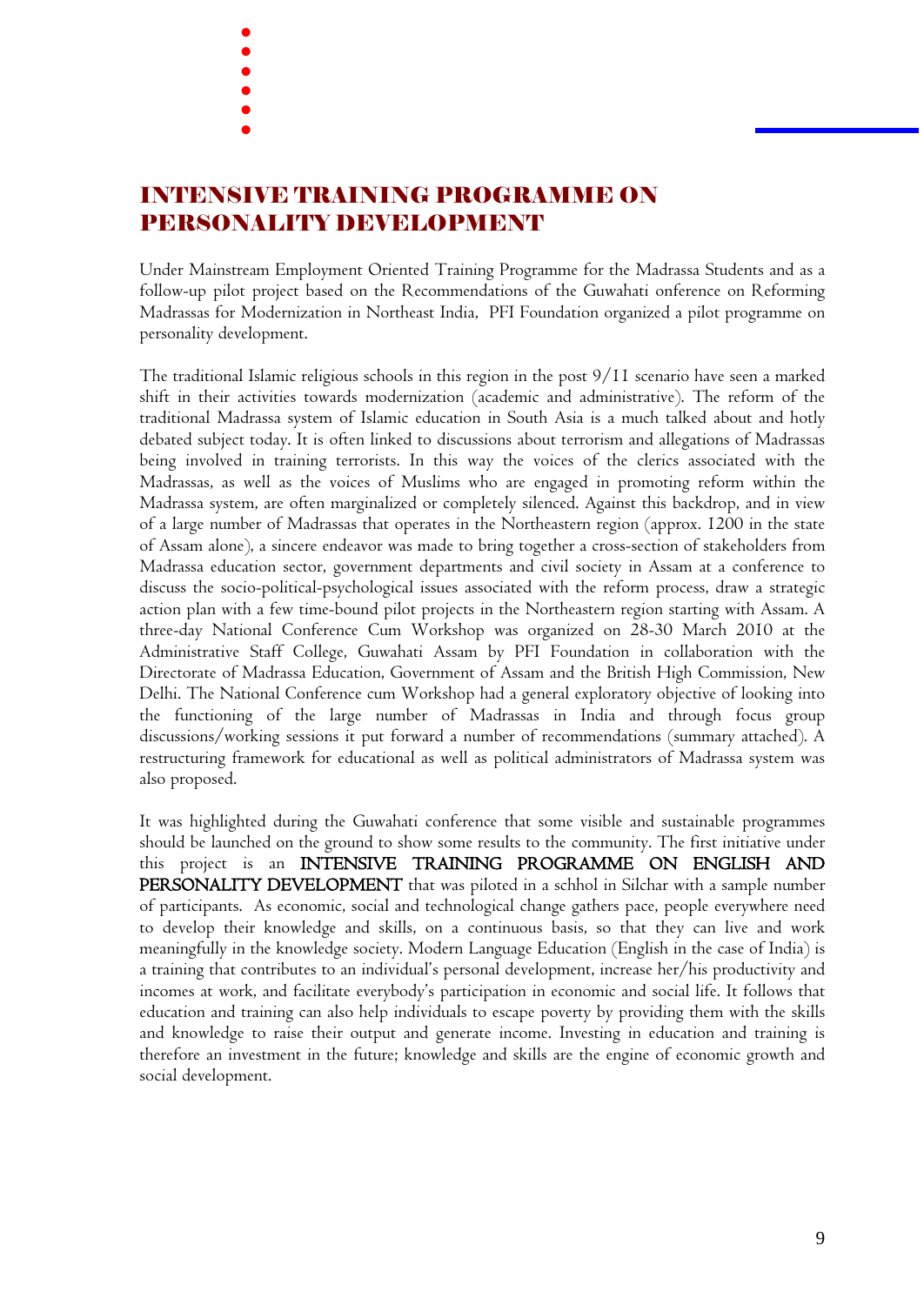- .
- .<br>.<br>. .<br>.<br>.
- .<br>.<br>. .<br>.<br>. .<br>.<br>.
- 
- 

## Library and Information Processing for Academic Exchange through Digital Library and Education Reform



The information revolution, along with its attendant explosive growth of knowledge, and the related phenomenon of the globalization of the world economy has brought about the Information Age. Asia is no exception to this disparity between information rich and information poor. The need of the hour is, therefore, to join national academic information portals with that of other regional initiatives in a collaborative effort to use information and communication technologies (ICT), specially the power of the Internet, for knowledge sharing and

disseminating academic information. The Library and Information Network is an initiative of the PFI Foundation to facilitate knowledge-sharing and research partnerships between professional networks, researchers, libraries and between them and key knowledge end-users, including policymakers, trainers at institutions of higher learning, civil society organizations and the private sector. There are currently some national research and information network initiatives in different parts of Asia. But the lack of an effective networking mechanism to bridge those activities, inadequacy of institutional arrangements to link various Islamic research institutions and organizations and centers of higher learning and public policy decision-making entities, have led to a number of shortcomings including absence of a portal, or gateway to the best researched information generated by the various knowledge sources in the region and Islam focused research centers; isolation of research from the training of future policy leaders at institutions of higher learning; limited local content at all levels; limited policy impact of research and programmes on public policy; limited enrichment of civil society programmes from contemporary research;

Against this backdrop, the network will "federate" existing research and library networks with the aim of strengthening Islam oriented research and analysis for more effective use by Asian institutions and academic centers. It will provide a continuous link between Asian research institutions and networks and support Asian expertises that are critical to the pooling of resources for effective knowledge production and use. It will be particularly important to promote consensus building among Asia's academics and rural societies around key educational challenges, and to set priorities on which research initiatives should focus. However, it should be noted that implementation of the Network on the Asian continent is likely to encounter a number of barriers. Some of these, like the shortage of finances and relevant technical competencies and skills in participant institutions are highlighted in this paper. It is very important to reflect on the potential barriers to the successful implementation of the project on the continent, and where possible, examine the possible solutions.

Dr Baharul Islam attended a Conference on Human Resources For Libraries, Information Centers, and Archives from 19th -21st February 2011 at the Center for Documentation and Research, Abu Dhabi. He presented the project to an international audience that included the UAE Minister for Higher Education Sheikh Nahyan Mubarak Al Nahyan.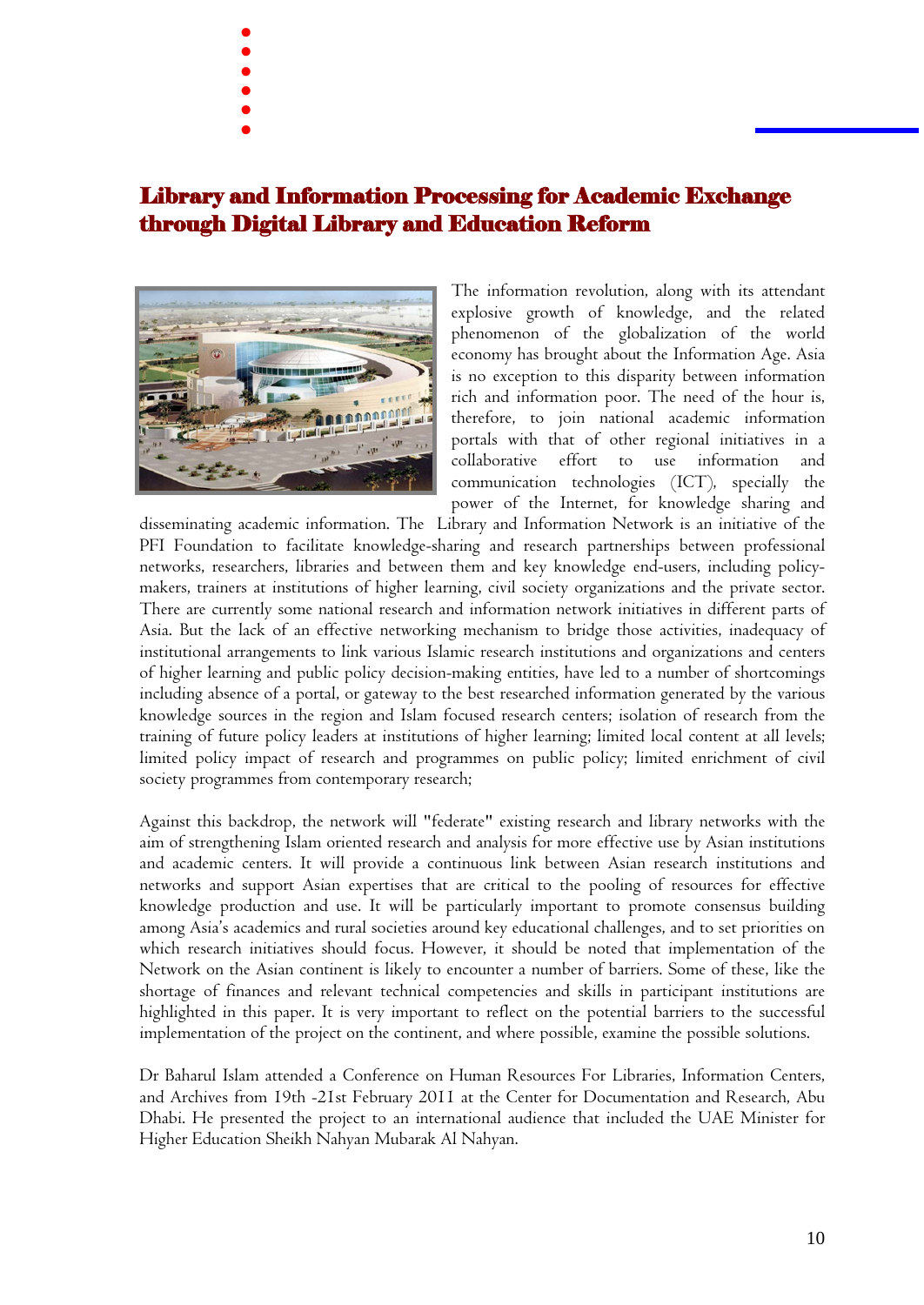- .
- .<br>.<br>.
- .<br>.<br>. .<br>.<br>.
- .<br>.<br>.
- .<br>.<br>.

## VOCATIONAL TRAINING CENTER (VTC), KARIMGANJ

PFI Foundation is now test running an VTC as an educational Scheme in the field on non-formal and continuing education and training for for unemployed youth. The distinct features of the VTC are:

- The flexibility characteristics of non-formal education.
- The special target group of the socially, economically and educationally deprived sections of the society and
- The objectives of offering polyvalent education that is meant to provide the individual not only the skills to enhance his /her productive potentiality but also the knowledge necessary for him/her to improve the quality of life.

These features distinguish the VTC from other educational programmes and institutions for adults. VTC, Karimganj was proposed in 2010. It is only institution located in district for vocation education and training at open access level. Since its conceptualization, the JSS is expected to offer various Polyvalent Education-Cum-Vocational training programmes as per the need of the client groups or organisations. The programmes and activity conducted by the Sansthan include the following:



- Training programmes in skill formation and skill upgradation for potential youths, dependents of workers, migrants , men and women belonging to unorganized & informal sector, slum workers etc. in both industrial /urban/rural areas.
- Training programmes for key resource person, master trainers and trainees in vocational course and also for neo-literates.
- Nodal continuing education centre and coordinate, supervise and monitor 10-15 continuing education centers/nodal centre;
- To organise equivalency programmes through Open Learning Systems;
- To promote National goals such as Secularism, National integration, population and development education, women's equality , protection and conservation of environment etc.
- To widen the range of knowledge and understanding of the social, economic and political system in order to create a critical awareness about the environment among the potential youths;

Te programmes would be based on the polyvalent or multi-dimensional approach to adult education. The polyvalent approach attempts to provide knowledge and skills in an integrated manner and based on the following principles : The methodology of training includes : theory, practical; and field work experience. Some programmes are :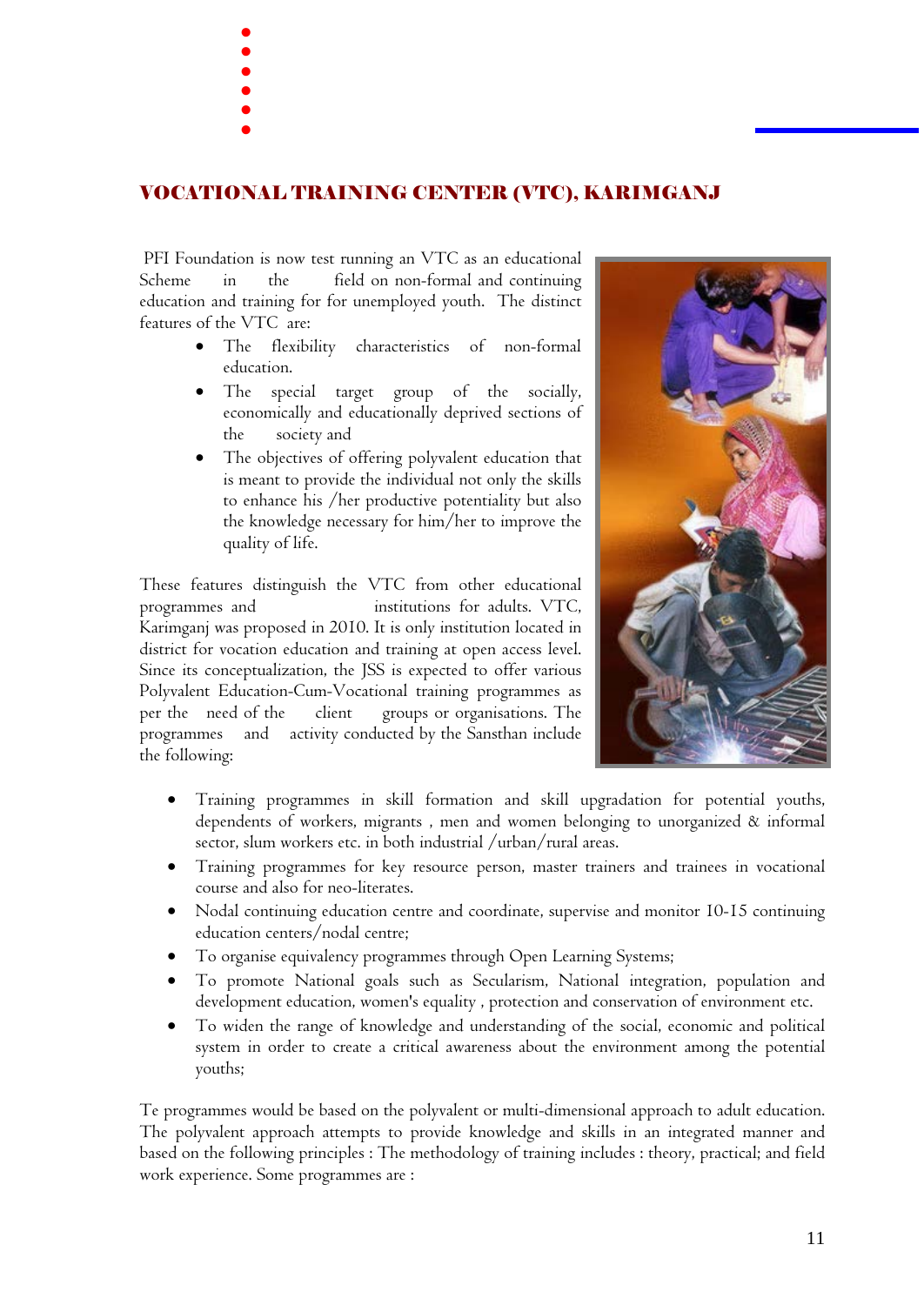- > Diversified
- > Flexible (i.e in duration, place, timings etc.)
- > Adaptable to varying situations

The Directorate of Adult Education (DAE), ministry of Human Resource Development, Govt. of India will provide necessary technical guidance and support services and review the programmes from time-to-time. The JSS courses are distinguished from other formal Education and Technical courses by the fact that these are designed mainly considering the need the clientele or organizations and are flexible in nature.



. .<br>.<br>. .<br>.<br>. .<br>.<br>. .<br>.<br>. .<br>.<br>.

> The planning and implementation of the programmes is carried out keeping in view the target group, the employment and selfemployment opportunities and the available infrastructure and resource person. The courses are generally tailor made and built around the specific needs of groups of participants taking into account their educational level, aptitude and receptivity. Life Enrichment education (LEE) relevant to the course and the participants is included in the curricula to develop better outlook and awareness of the beneficiaries. Emphasis is laid on practical work combined with related theoretical instructions. Programme monitoring evaluation and certification are in-built in all the programmes.

> Classes are arranged in the Institute Campus as well as in different localities, villages, and habitations of the entire District and nearby areas. The classes are organized through Extension/field centres & conducted in week days for 2-4 hours daily. The duration of the courses vary from one type to another type ranging from seven days to six months. The Sansthan also provides Library facilities to its trainees in the campus and also Mobile Library facilities to the trainees at field level.

> Besides the above, VTC also organizes some course in collaboration with Non-Govt and Govt organization as per their needs. Courses are also organized through open-learning system

and accredited to National Open School (an Autonomous body under Ministry of Human Resource Development, Govt of India). The programmes are conducted by professional faculties / Resource person from Institution and Industries/Workshop. In few specialized programmes experts are also invited from Govt. Agencies located outside such as SISI , SRC , central Board of Handicrafts, Central Board of Food & Nutrition etc. It also organizes various activities from time-to-time such as: Exhibitions, Talks, Seminars, Motivational camps, Competitions, and Film shows etc.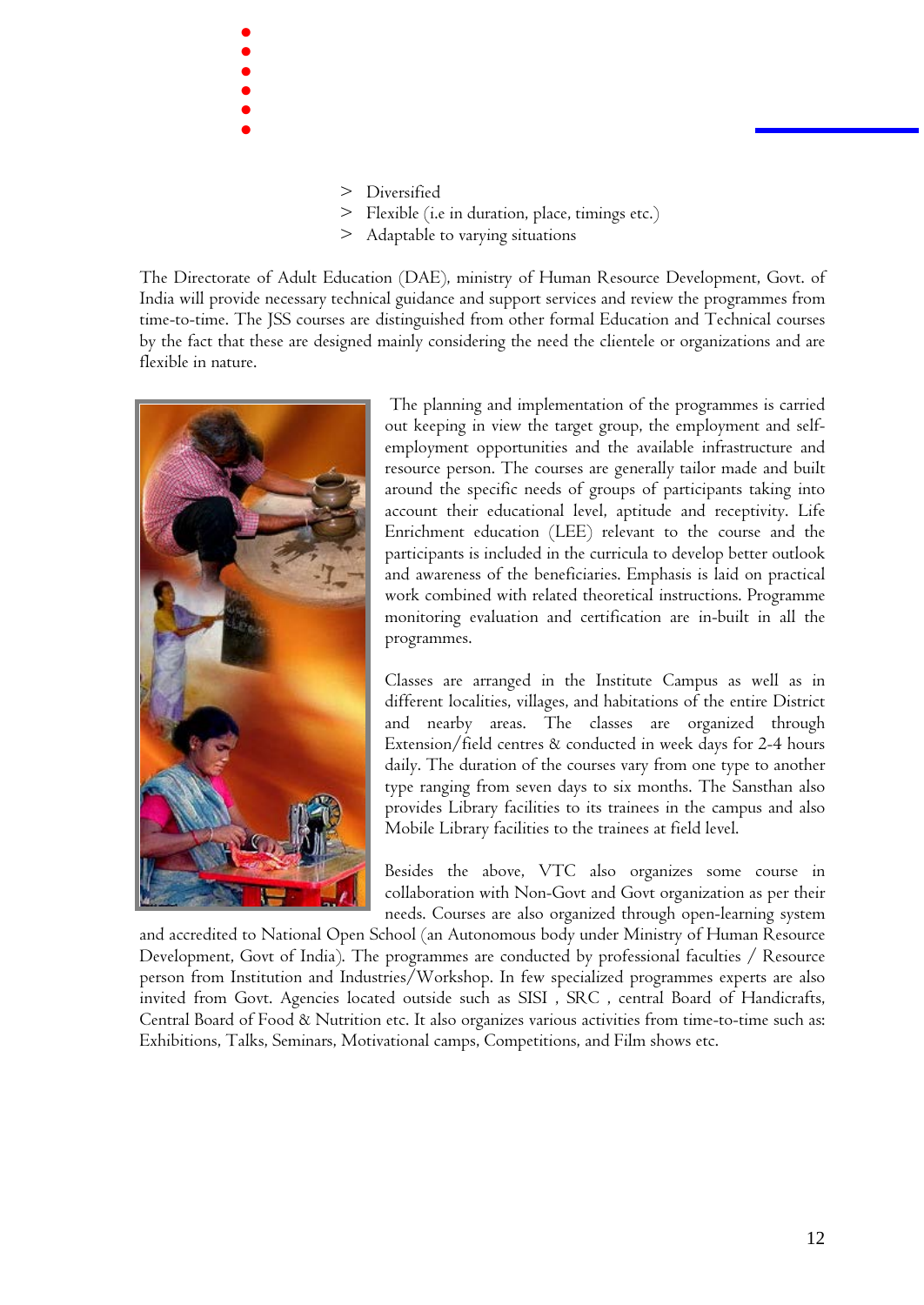- . .<br>.<br>.
- .<br>.<br>.
- .<br>.<br>. .<br>.<br>. .
- 
- 

## Outreach and Networking

Senior staff of PFI Foundation participated throughout the year attended several meetings and consultations organized by government, donor agencies and non-government organisations. The Foundation made substantial contribution at these platforms and presented informed inputs to the agenda. Some of these programmes were:

#### Conferences and Meetings

#### National Seminar on Library and Information Management in Digital Environment, Indian Institute of Management, Indore

Information and Communication technologies have affected all fields of human activity. The field of Library and Information Science is not an exception to this. Internet has emerged as a powerful source of information. Web Technologies are making it possible to access / disseminate the information at a faster rate with a lesser cost. With the current Information Technology revolution there is a sea change in the total scenario of Information availability and



dissemination/access. Web Technology is a fast growing field of knowledge. Libraries would benefit immensely by adopting this technology for their information dissemination and accessing activity. In the present scenario it is essential on the part of the library professionals to equip themselves with the skills and techniques to fully exploit the digital resources available globally. The seminar is intended to familiarize the participants with the developments in the field of Information Technology and improve their skills in using Internet and other related technologies for discharging information management activities effectively.

National Seminar On Library And Information Management in Digital Environment was held at the Indian Institute of Management, Indore, 24 March 2011. Dr Baharul Islam, Executive Director of PFI Foundation delivered a plenary address during the conference on the topic: *Harnessing Digital* Libraries for Development in which he highlighted the role of Libraries in harnessing Information and Knowledge to increase the value of human intellectual outputs by processing and organization moves primary intellectual outputs from raw bytes to information. He reiterated that the world's intellectual outputs would be useless if libraries were not there to gather, analyze, classify, catalogue and provide access to them. In fact, hundreds of bibliographic records of published and unpublished materials ensure their use and reuse to satisfy commercial, educational, cultural and recreational needs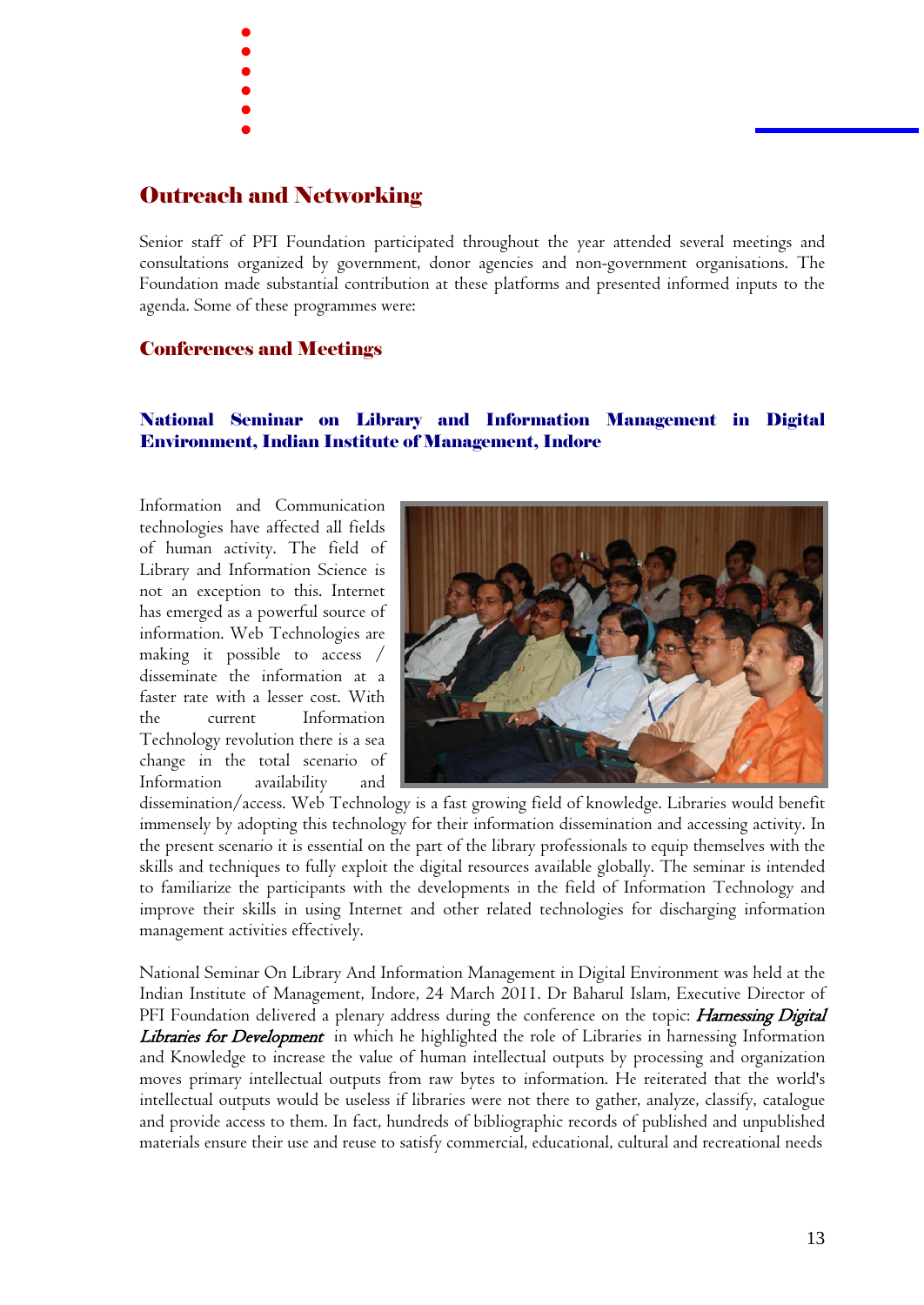- . .<br>.<br>.
	-
- .<br>.<br>. .<br>.<br>.
- .<br>.<br>. .
- 

#### 6th AsiaCALL International Conference

Indian Institute of Management Indore hosted the 6th AsiaCALL International Conference on "Computers and Language Learning Technologies in and for the Developing Economies" on November 17- 19, 2010 at IIM Indore. This is for the first time that India hosted AsiaCALL International Conference. The earlier AsiaCALL Conferences were held at Chulalongkon University, Bangkok, Rajabhat University, Phranakhon Sri Ayutthaya, Universiti Sains Malaysia, Penang, Malaysia, Sorabol College,



Gyeongju, R.O.K., and Universiti Putra Malaysia, Malaysia. The conference was attended by experts and speakers from different parts of the world including India, USA, Malaysia, Korea, Iran, Lebanon, Taiwan, Sri Lanka, and Kazakistan etc. They spoke and share their experiences on the following four broad topics:. Prof S P Parashar, Director, IIM Indore inaugurated the Conference. Prof M Ashraf Rizvi, was the Chairperson for 6th AsiaCALL International Conference.

The Executive Director of PFI Foundation Dr Baharul Islam delivered the keynote address at the inaugural session of the conference. The theme of his presentation was : ECONOMICS OF CALL IN DEVELOPING COUNTRIES: A CASE FOR ACCESSABLE AND AFFORDABLE ICT IN ASIA. In his address Dr Islam presented an overview of Information and Communication Technologies (ICT) access points in Asia and the scope of using these points, popularly known as



'rural call centers' as a means to reach the remotest CALL user. Some of these issues that are invariably associated with the cost effectiveness of CAL are also discussed such as enabling environment, affordable infrastructure and access, institutional strategies and policies, capacity building, research & development, resource mobilization & partnership, and enhancement support teaching/learning process in the country and the sub-region. He recommended a systemic approach to broaden the reach of CALL beyond

university laboratories and departments through a fair and equal access to ICT facilities in the developing societies. By this "leap-frog' approach we can empower our average learners, teachers and researchers in the poorest of the communities to communicate, share information and transact with colleagues, fellow researchers and professionals across the globe. Ownership and access to CALL needs to be extended to each and every learners and this will enable our institutions to foster ownership, reduce digital inequalities in the society and thus create an avenue for learner-centered education.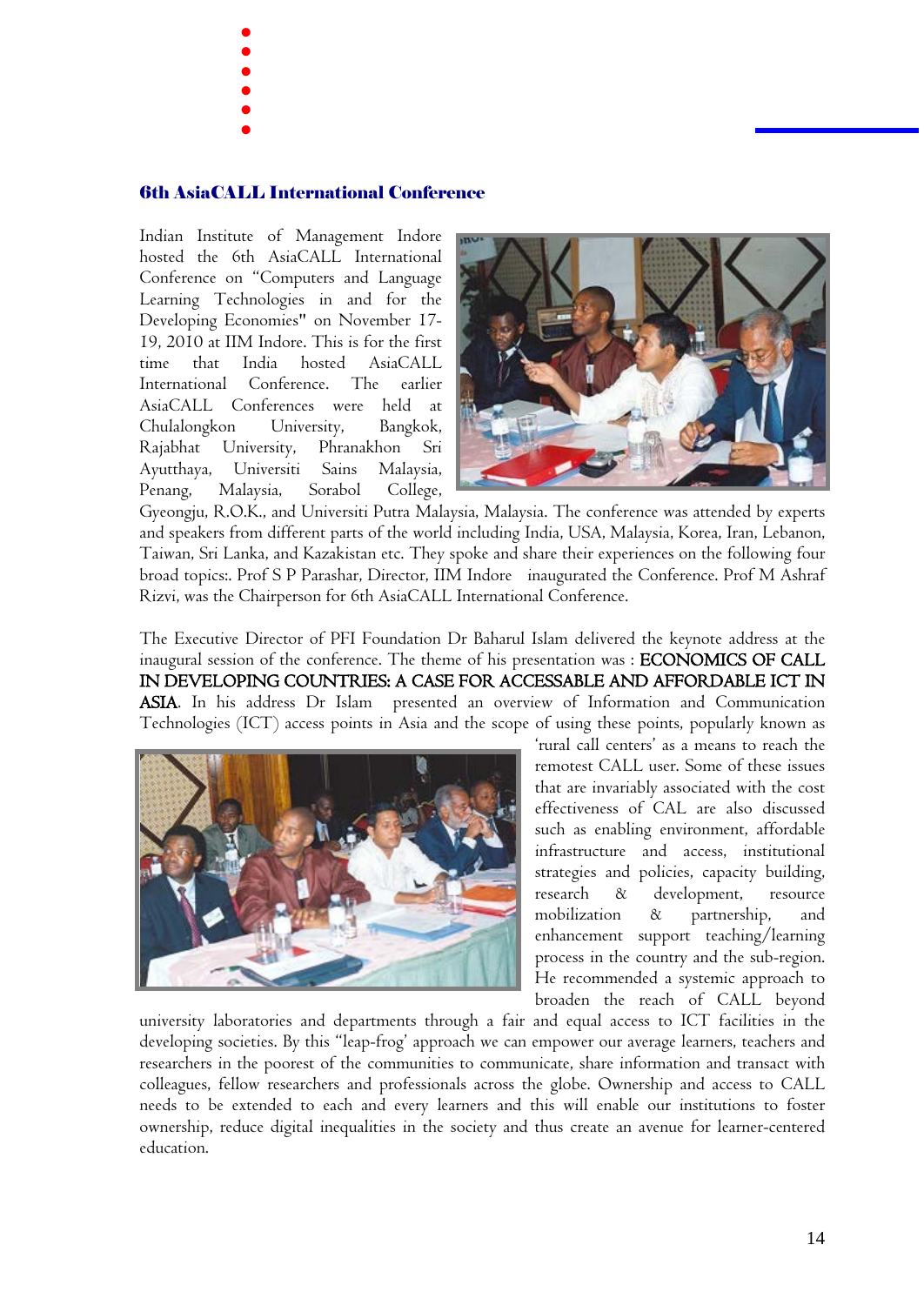- . .<br>.<br>. .<br>.<br>.
- 
- .<br>.<br>. .<br>.<br>. .
- 

#### International Symposium on Intercultural Understanding: Changing the Landscape and Building Bridges for Peace, 28-30 November 2010 in Bangkok

SPAFA successfully convened an International Symposium on Intercultural Understanding: Changing the Landscape and Building Bridges for Peace, from 28-30 November 2010 in Bangkok . With over 200 delegates from 13 countries, the 3 main themes under discussion were: Inter-cultural Cooperation and Understanding, Religions for Peace, and Cultural Identities and Cultural Rights. Countries represented included Bangladesh , China , India , Indonesia , Israel , Italy , Japan , Malaysia , Myanmar , Philippines , Thailand , Turkey , and Vietnam . The Symposium was held in honour of His Majesty King Bhumibol Aydulyadej on the occasion of his 80th birthday.



Dr Baharul Islam, ED, PFI Foundation attended the Symposium, presented a Paper and Chaired a session. His presented his paper on "Democratic Islam for Peace in a Pluralistic Society: Strategies of an Ongoing Reform Process in Muslim Religious Educational Institutions". He gave a picture of the post 9/11watershed in the contemporary perception of Muslims in the intercultural discourse. With a distorted view of Islam, many tend to ignore the fact that Islam has not only a number of local socio-cultural identities but it also has a strong undercurrent of global unity – in its religious fervour. He presented a case of democratic, peace-loving and pluralistic Islam that is being propagated through a number of reform programmes in Islamic religious institutions like Madrassas. As an illustrative case in point the paper highlights the preliminary results of such an initiative in Northeast India. He focused on social reform among Muslims and an acceptance to the multicultural setup of the present day world.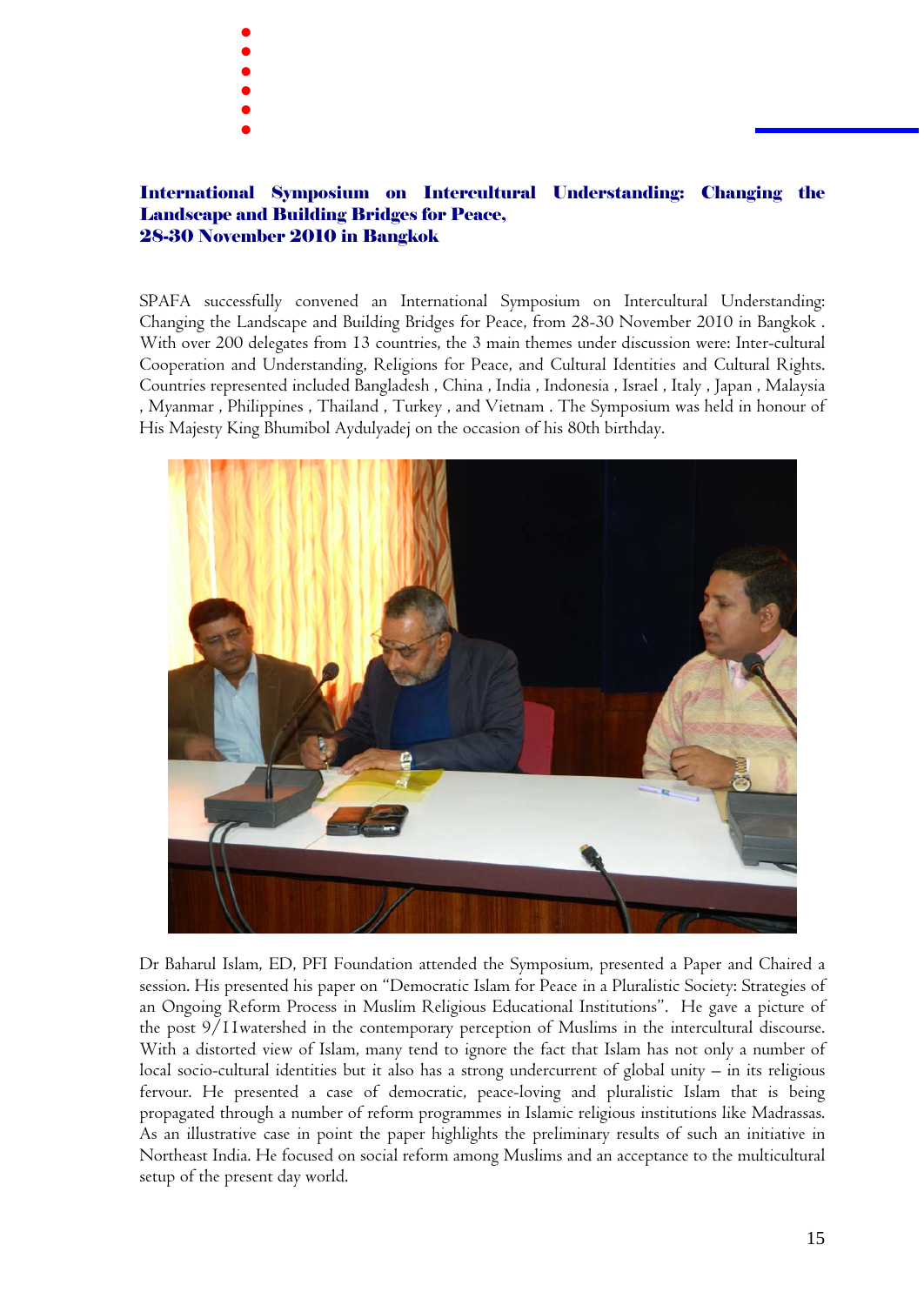- . .<br>.<br>. .<br>.<br>.
	-
- .<br>.<br>.
- .<br>.<br>. .

#### Second Asian Ministerial Conference on Disaster Reduction New Delhi, 7-8 November 2010



The overarching goal of the 2nd Asian Conference on Disaster Reduction is to review the implementation of the Hyogo Priorities of Action in Asia in the context of various initiatives taken by the national, regional and international governments during the past two years and share the experiences of Asian and Pacific countries in Disaster Risk Reduction. The objectives of the 2nd Asian Conference on Disaster Reduction were as follows:

a) To review the action taken by the national governments and other stakeholders for the implementation of the Hyogo Framework of Action as a follow up to the Beijing Action for Disaster Risk Reduction in Asia;

b) To take stock of initiatives taken in various sub-regions of Asia for promoting and enhancing cooperation among the nations within and outside the governments for disaster risk reduction;

c) To share and exchange best practices and lessons learned from disaster risk reduction in various fields including application of science and technology, community based disaster preparedness, public-private partnership etc;

d) To discuss the outcome of new international initiatives such as Global Platform, Regional Platforms and Global Facility for Disaster Risk Reduction; and

e) To develop a vision and roadmap for disaster risk reduction in Asia.

The outcomes of the 2nd Asian Conference were:



a) Report on the positive gains made in disaster risk reduction in Asia;

b) Identify the gap areas requiring concerted action by various stakeholders;

c) Develop common agreement on further enhancing regional cooperation among nations;

d) Reach agreement on short and mediumterm initiatives for disaster risk reduction in Asia.

The Conference was attended by Ministers and other Government and Non-Government representatives from Asia and the Pacific

Island Countries as well as Experts, DM practitioners, Scientists, Subject matter specialists, Representatives of the United Nations agencies, regional organizations and other specialized agencies at the international, regional and national levels. PFI Foundation was invited to the conference to present a NGO perspective on disaster risk reduction (DRR) and follow up the outcomes of the Bangkok ISDR workshop whereby the recommendations of the Bangkok meeting were incorporated in the New Delhi declaration.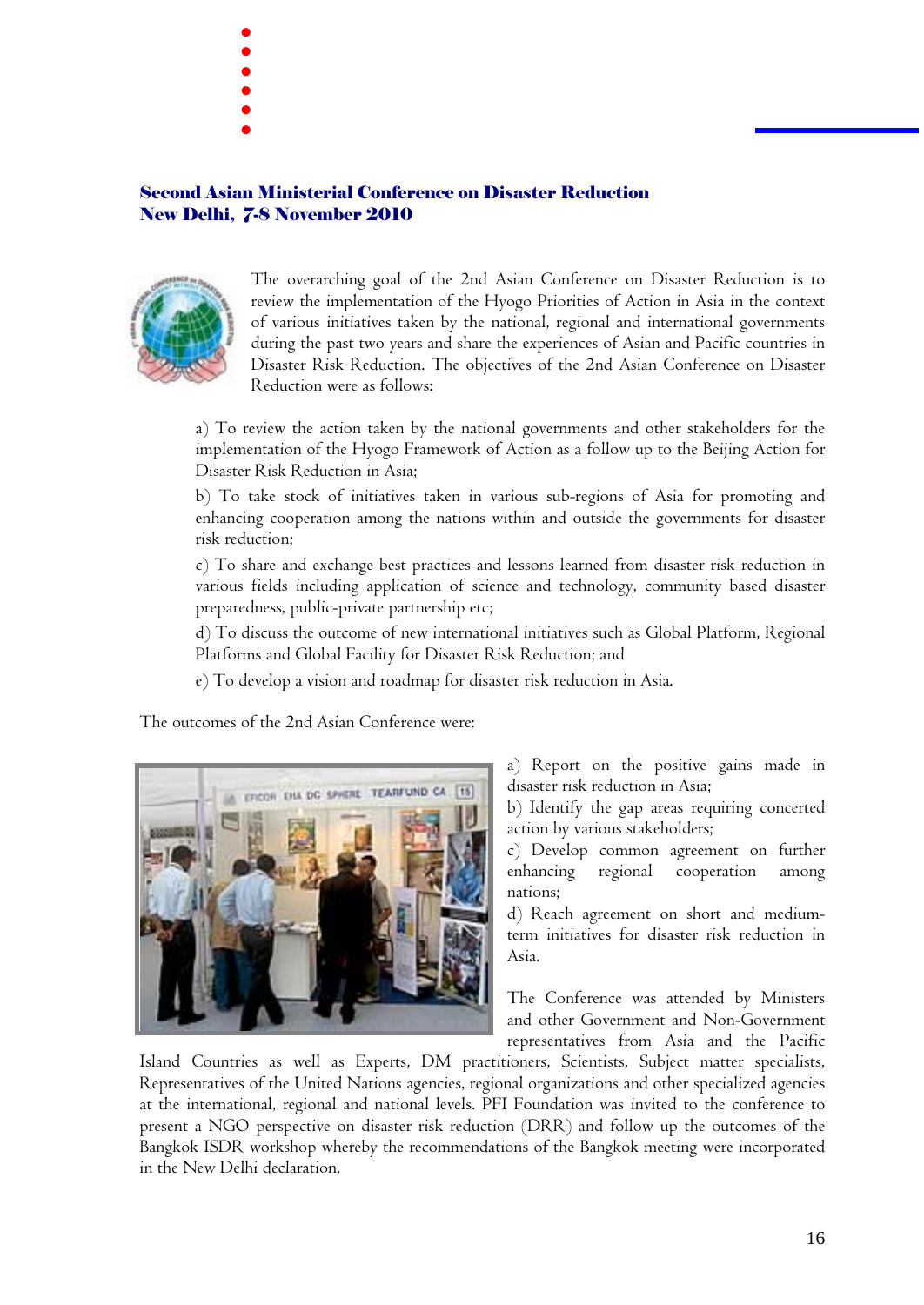- . .<br>.<br>. .<br>.<br>.
	-
- .<br>.<br>.
- .<br>.<br>. .
- 

#### Asia-Pacific Workshop on School Education and Disaster Risk Reduction 8-10 October 2010, Bangkok, Thailand

The Regional Workshop on Education for Disaster Risk Reduction is an initiative developed by the Education Task Force as a first step to demonstrate the long term commitment of this partnership to integrate disaster risk reduction into the Education sector. This three-day Regional Workshop will be part of a longer-term regional strategy that aims at raising awareness on the need to integrate disaster risk reduction and school safety construction programmes as part of education curricula. It will bring together decision makers and practitioners from the field of disaster risk reduction, disaster

management and education and will build on past and existing in-country initiatives as well as key processes and bodies at the country and regional level that have placed education for disaster risk



reduction and school safety as a top priority of their agenda (RCC, Asian Conferences on Disaster Reduction, ASEAN Committee for Disaster Management, UNCRD, IFRC among others). The Ahmedabad Declaration adopted in January 2010 at the International Conference on School Safety in India lists out a set of responsibilities and actions for each stakeholder to take to become a "school safety champion" and will serve as a reference to the discussions. The third day of the workshop is expected to benefit from the participation of Ministers of Education and will highlight the Bangkokbased joint celebrations of the International Day for Disaster Reduction and ASEAN Disaster Management Day. Its conclusions will serve as the regional contribution for the Asia and Pacific



region to the International Conference on Education for Disaster Risk Reduction that will be organized in November 2011 by the UN/ISDR system Thematic Platform on Knowledge and Education in Europe.

Dr Baharul Islam participated at the Regional Workshop on Education for Disaster Risk Reduction as a first step to demonstrate the long term commitment of this organization to integrate disaster risk reduction into the Education sector. This

Workshop was part of a longer-term regional strategy that aims at raising awareness on the need to integrate disaster risk reduction and school safety construction programmes as part of education curricula. PFI Foundation presented its contribution on Thematic Platform on Knowledge and Education in Asia.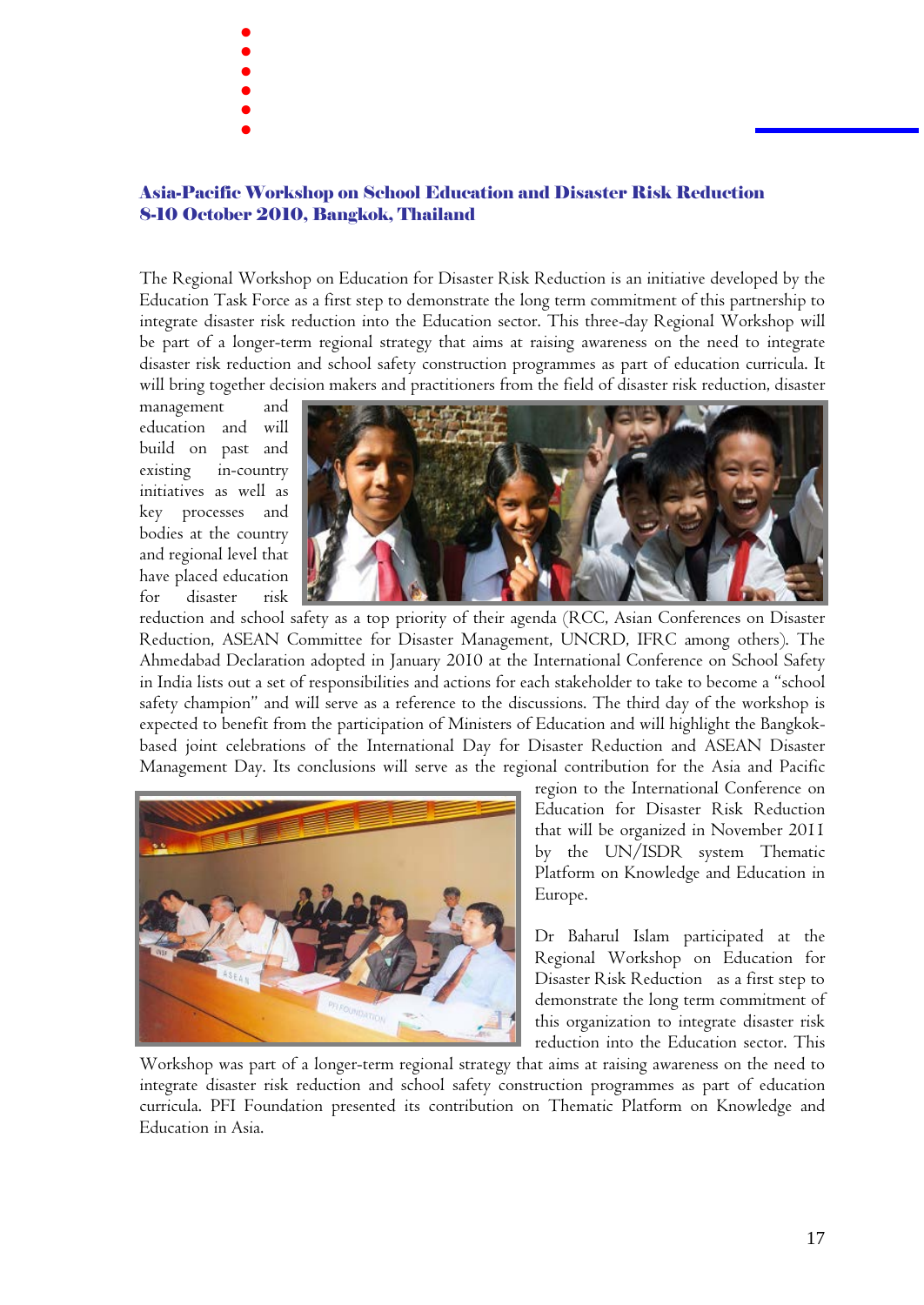- .
- .<br>.<br>. .<br>.<br>.
- 
- .<br>.<br>. .<br>.<br>. .<br>.<br>.
- 

#### The 4th International Conference on Environment Education

The 4th International Conference on Environment Education was held from from 24 to 28 November, 2010 at Centre for Environment Education (CEE), Ahmedabad, India. .CEE was the nodal and host agency The Conference was organized by Government of India with UNESCO and UNEP and UNEP as co- sponsors.



Over fifteen hundred participants from ninety seven countries came together to attend the conference. There were eight plenary sessions and thirty working group sessions. The outcomes of these participatory sessions were fused to form the final declaration of the conference. The event ended on 28th November, 2010 with the final declaration which was endorsed by the participants. The Founder & CEO of Worldview impact was invited to speak on a plenary on: Addressing Climate Change Concerns on 27th

November 2010 where he urged policy-makers and educators at the conference to create green jobs for young social entrepreneurs in the developing world in order to flight climate change while contributing to their local economies.

BremleyAn impressive array of international policy-makers, educators, youth, civil society and private sector representatives assembled in Ahmedabad, India, for the 4th International Conference on Environmental Education (ICEE). Following a decade after the 3rd ICEE in Thessaloniki, Greece, the conference and its theme of education for sustainable development (ESD) took on a new spirit of urgency as speakers drew important linkages between ESD and global efforts to combat climate change and environmental disasters. Presenters noted the fact that this was the first ICEE to have a plenary session devoted entirely to "Addressing Climate Change Concerns", with high- profile Indian experts on climate change such as Dr. R.K. Pachauri (Chairman of the Intergovernmental Panel on Climate Change) and Dr. Sunita Narain (Director, Centre for Science and Environment), and other respected international experts. A representative from the UN Commission for Sustainable Development (UNCSD) noted that UNCSD would be coordinating a policy roundtable on the margins of the UNFCCC meetings in Bali in an effort to integrate ESD objectives into any post-2012 climate change agreement.

Dr Baharul Islam, participating on behalf of PFI Foundation, presented an innovative ICT-based Environment Education Project (IEEP) being piloted in Assam that is primarily focused on using an in institution's surroundings and environment as a framework within which students can construct their own learning, guided by teachers and administrators using proven ICT driven educational practices. IEEP uses Environment as the integrating context for learning designates pedagogy that employs natural and socio-cultural environments as the context for learning and shares some fundamental educational strategies that may be replicated elsewhere and inspire other researchers to develop similar programmes.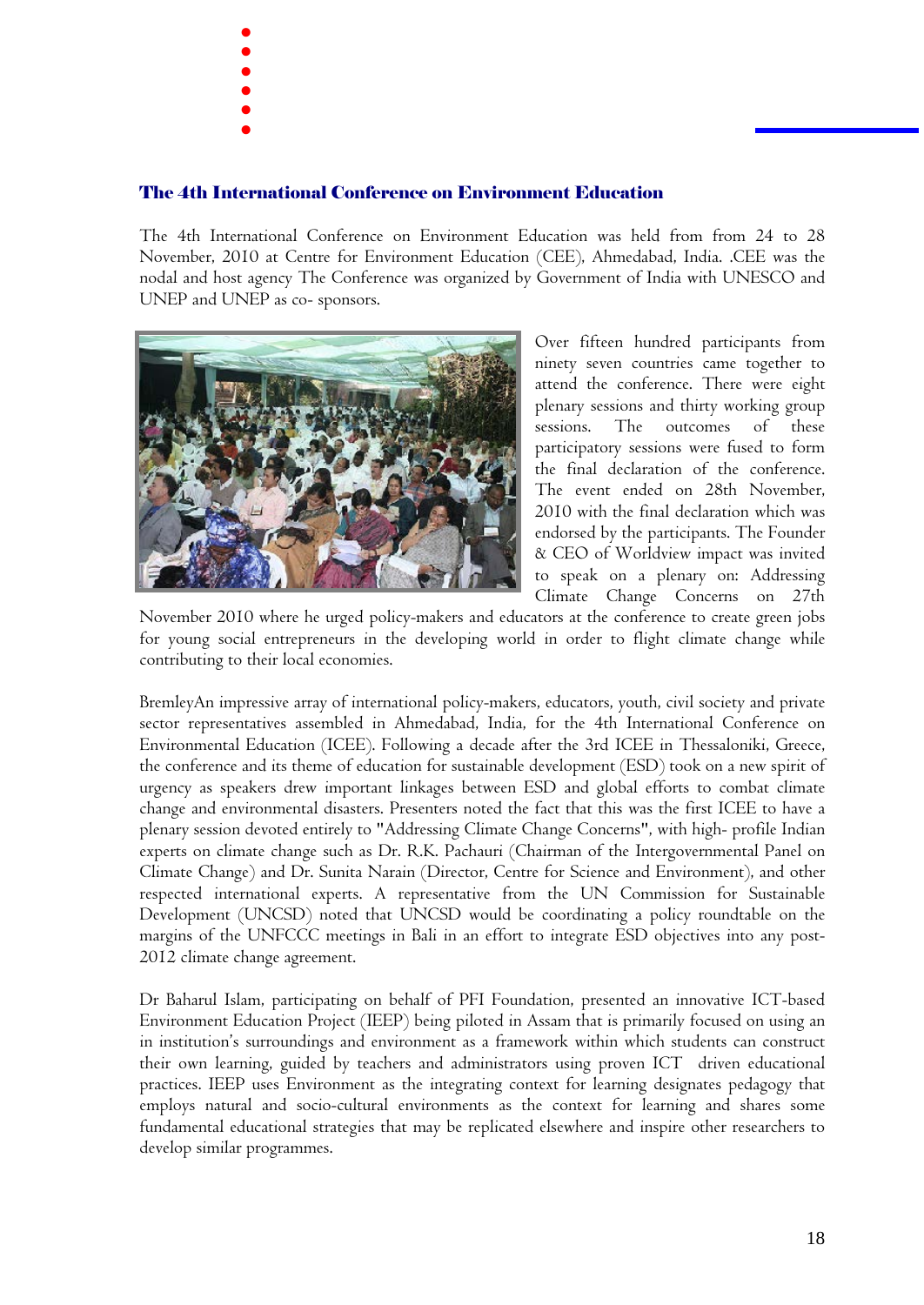- . .<br>.<br>. .<br>.<br>.
	-
- 
- .<br>.<br>. .<br>.<br>. .<br>.<br>.
- 

#### World Information Technology Forum (WITFOR) 2010: ICT FOR DEVELOPMENT AND PROSPERITY Addis Ababa, 22-24 August 2010



The World Information Technology Forum 2010 is being held August 22-24 in the United Nations Conference Center in Addis Ababa Ethiopia. The IFIP World IT Forum (WITFOR) was planned to contribute to taking the World Summit on the Information Society's (WSIS) Plan of Action a step forward and to helping developing countries to achieve the UN Millennium Development Goals (MDGs). WITFOR investigates successful, sustainable ICT strategies in developing countries and examines different initiatives and projects on

effective, context sensitive development and use of ICT applications. Recognizing the developmental opportunities offered by digital technologies and the need for developing countries and developed countries to collaborate to exploit such opportunities, the World Information Technology Forum (WITFOR) 2010 is organized by the International Federation for Information Processing (IFIP) and hosted by the Federal Government of Ethiopia, in cooperation with the Ethiopian ICT Development Agency (EICTDA), the Ethiopian Information Technology Professional Association (EITPA) and the United Nations Economic Commission for Africa (UNECA).

Dr Baharul Islam represented PFI Foundation at the conference and he presented a paper on: Challenges and Prospects of Information Technology Based Commercial Enterprises for Women. He offered a broad understanding of how women's IT-based commercial enterprises are a new way of harnessing IT for socio-economic development of women though faced with special challenges

from gender and commercial perspectives. The study is supported by an analytical study of a selected number of recent successes in women's IT-based commercial enterprises in India and in other countries.

His Excellency Mr Meles Zenawi, Prime Minister of Ethiopia in his keynote address concluded on the need for Ethiopia to embrace ICT if the country has to achieve socio-economic development: "It is clear the success of our efforts, to extricate ourselves from poverty will depend in the upcoming



millennium, to a large extent, on our achievements in the ICT field."

The current WITFOR is the third where the first was held in Lithuania, in 2003 and the second held in Botswana, in 2005. It is expected that it will be attended by over 1000 resource persons, researchers and participants drawn from about 66 countries..